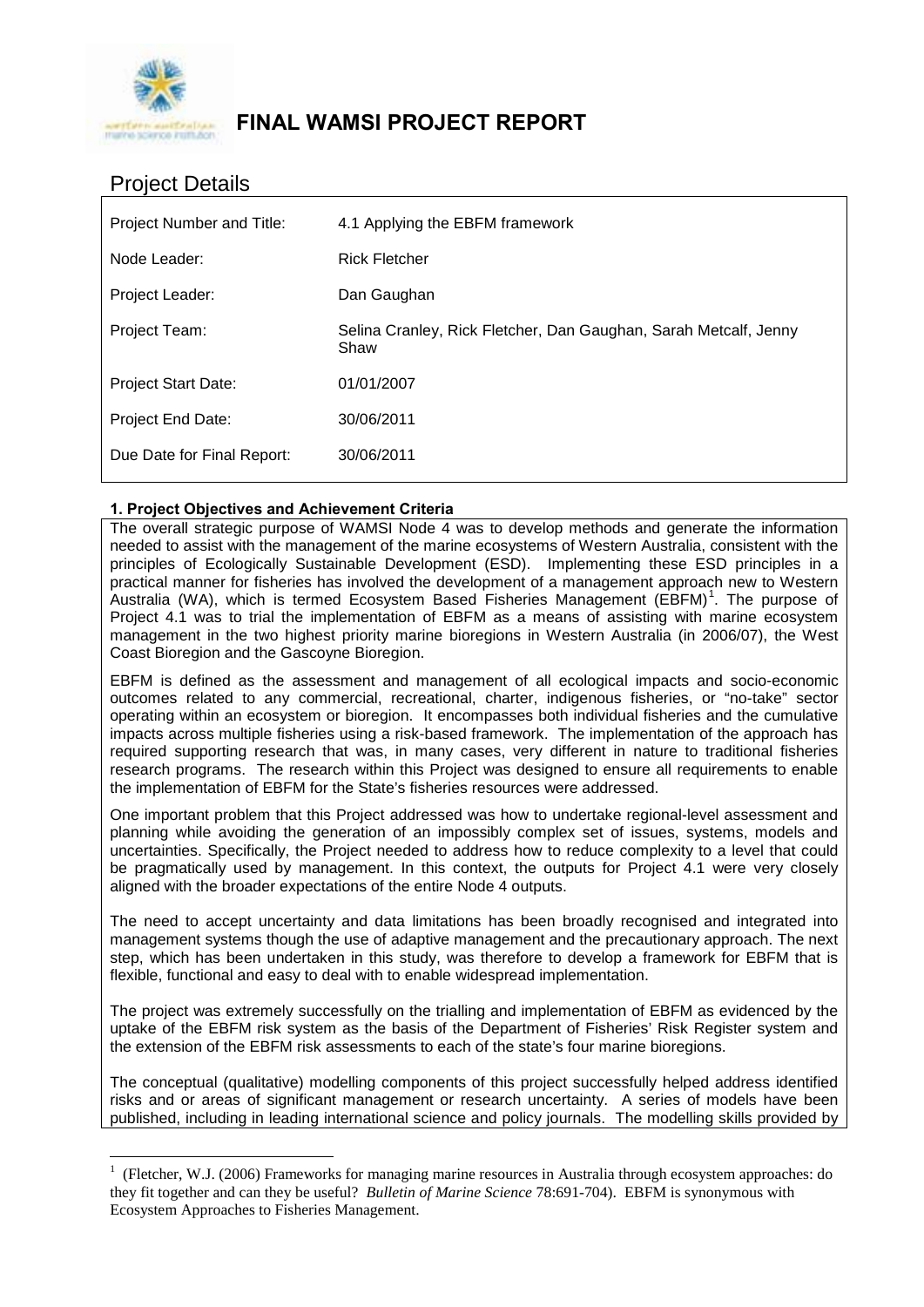Project 4.1 staff were also utilised in other Node 4 projects, including collaborative projects with direct relevance to high-priority fisheries management issues.

### 2. Overview

The aim of Project 4.1 was to develop a means of integrating EBFM into mainstream fisheries management, including the WA government's Integrated Fisheries Management (IFM) initiative, and to source, identify and integrate appropriate supporting research.

The first part of the project focused on trialling the nationally agreed EBFM framework for the West Coast Bioregion of Western Australia, the marine bioregion that adjoins the metropolitan region and lower west coast of the state. This is the most densely populated part of the state and therefore a region of high social and economic importance as well as potentially high impact; importantly, this is also the part of the state's marine jurisdiction that encompasses most of the available fisheries and ecological data. Trialling of EBFM therefore constituted a major subproject in its own right, and involved considerable stakeholder consultation to identify all relevant issues of concern, whether these involved ecological assets or management/governance issues. Together the assets and issues form the components whose risk levels needed to be examined.

During the initial development of an improved understanding of the potential risks to ecosystems that form a part of the West Coast Bioregion it was clear that some issues clearly needed immediate attention, or were of significant initial concern to warrant a more detailed investigation. Projects 4.1 used these initial high priorities to guide development of other research activities within Node 4; directions were provided to help generate additional data that would assist with more effectively assessing potential risk levels. In some cases this facilitated making decisions to undertake research in one ecosystem and not another, or to address one particular management issue of particular concern.

The complementary aspect of research undertaken in Project 4.1 was using qualitative modelling to help identify how variable in systems for which there were few actual data interact. The qualitative modelling addressed issues as varied as the response of recreational fisheries to management changes, identification of indicators to address potential trophic impacts of the western rock lobster fishery and the influence of governance arrangements on the health of the Peel-Harvey estuary.

## 3. Summary

The EBFM framework used the West Coast Bioregion as a case study and used a series of component trees to describe ecological, social, economic and governance assets and issues (Fletcher et al. 2010). The use of a series of component trees is designed to facilitate the capture of all possible issues or assets in an ecosystem. The trees were populated and, were necessary, further developed, during stakeholder workshops and each component (asset or issue) was subjected to a risk assessment. The use of component trees allowed for the reduction of ecosystem complexity by consolidating individual assets (e.g. individual species or benthic habitats) and their risks to a higher level (e.g. suites of species, regional-level habitats). This was undertaken because the separate management of these individual assets (in excess of 600 for the West Coast Bioregion) would not be feasible due to funding, time and efficiency issues.

A multi-criteria analysis was applied to integrate the different types of risk identified during the production of the component trees (Fletcher et al. 2010). Ecological, social and economic risks as well as scores for the risk to social amenity and Gross Value of Product (GVP) were included in this multi-criteria analysis. In addition, the level of influence of external factors, which were outside of the control of the Department of Fisheries, was taken into account as this affects the overall priority to the Department. The inclusion of the external factors in the multi-criteria analysis was important to provide a distinction between EBFM, where fisheries management is the main priority, and EBM where all ecosystem impacts are a priority.

The application of the EBFM framework to identify and assign risk to all elements of ecological, social and economic relevance for the West Coast Bioregion, and then consolidating these up to a level that is of practical management use, has not only assisted the Department of Fisheries in improving its planning processes for natural resource management, but has in fact constituted a revitalised approach to identifying risks within the portfolio of the Department. Because the EBFM framework was applied in a manner that formally captured all relevant elements of concern (or perceived concern) for the West Coast Bioregion, this allows more efficient use of government resources when addressing natural resource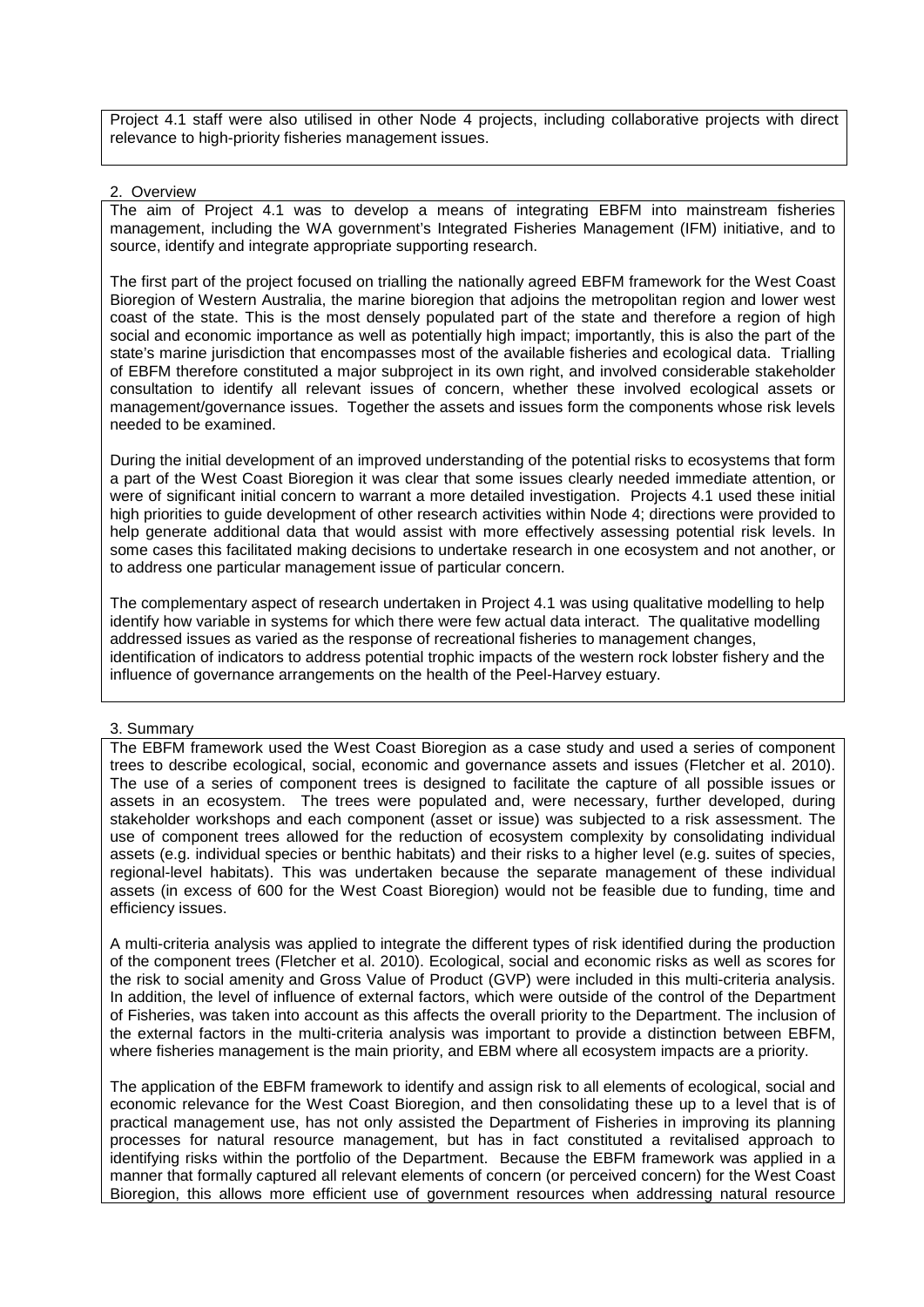management issues. For example, expenditure on research or policy projects directed towards low-risk elements could (and will) be redirected towards higher risk elements.

The complementary part of Project 4.1 was the use of qualitative models to integrate inputs from all stakeholders and sectors that would allow the investigation of ecosystem linkages and identify data gaps. Multiple stakeholder workshops were held to gather the appropriate information for inclusion in the qualitative models. An important data gap identified involved general economic information (e.g. influence of global economy, international demand, effect of changes in the Australian dollar) regarding export fisheries such as the rock lobster fishery (Metcalf et al. 2009). In addition, recreational fisher behaviour due to management changes was identified as a data gap (Metcalf et al. 2010) and was subsequently further investigated in Project 4.5. This technique has also directed research in other areas, such as the data collection of specific indicator species to assess the effects of deepwater (>40m) rock lobster fishing in Western Australia (Metcalf et al. 2011).

Other government departments and agencies could benefit from the use of qualitative models to investigate relevant social, ecological, economic and governance systems. The technique is highly intuitive and relatively quick to use in comparison to other data-intensive models so is cost-efficient and easily incorporates stakeholder input. Being able to produce models in real-time during workshops is beneficial to ensure agreement on model structure and to identify new links and variables of importance while in discussion with stakeholders. The assessment of alternative management strategies can be used to focus further investigation to potential strategies for improvement, thereby aiding the prioritisation of future resources. Such prioritisation can be difficult without a method of simplifying issues to their core drivers.

#### 4. Discussion

This project focussed on developing a better system for holistic management of marine ecosystems and developing a clearer understanding of how both management systems and the ecosystems are structured. Ultimately, the challenge is to balance the available management resources against the range of management issues in a manner that maximises return to the community; this challenge is about risk assessment and risk management.

Risk-based frameworks to implement an 'ecosystem approach' have been developed in Australia for a number of different industries, including for individual fisheries. Whilst valuable, fishery level approaches do not address cumulative effects of fishing or align with regional level planning undertaken by other agencies, nor have they halted increasingly negative community perceptions about fishing. To address these issues, a regional level approach, termed Ecosystem Based Fisheries Management (EBFM), has been trialled. The purpose of this case study was to assess whether the EBFM framework can assist in providing natural resource management planning for the optimal management of marine resources at a bioregional level; i.e. a risk-assessment of the ecological assets and management issues for an entire bioregion. It was also the intention to ensure that the planning structures, to meet the legislative responsibilities of the Department of Fisheries, were being undertaken in a holistic manner. The EBFM framework that was developed through this case study was ultimately successful in meeting both of these objectives because a pragmatic, management focused approach was taken.

To avoid merely generating impossibly complex sets of regional issues, uncertainties and expectations, a hierarchical, risk-based framework was developed. In applying the EBFM framework to the West Coast Bioregion, stakeholder workshops identified over 600 ecological assets, social and economic issues, governance issues and external drivers. This complexity was reduced by consolidating these into 60 regional-level risks, with a multi-criteria analysis used to integrate related ecological, social and economic values and risks into 24 'Agency level' priorities ranging from urgent to very low priorities. This framework has been applied to all six bioregions in WA with these priorities now used as the basis for the annual budget setting process. Furthermore, fully implement EBFM, WA is revising it's legislation and governance arrangements to facilitate creation of regional level strategies to coordinate the management of all individual fisheries/activities and simplify the Department's engagement in future multi-sector (EBM), regional planning processes.

The second part of this project investigated structures of a variety of systems (e.g. estuary ecosystems including governance arrangements, behaviour of recreational fishers, rock lobster fishery trophic paths) using qualitative modelling. This highly intuitive, expert–based modelling developed much better understanding of several systems for which data were limited and for which indirect interactions between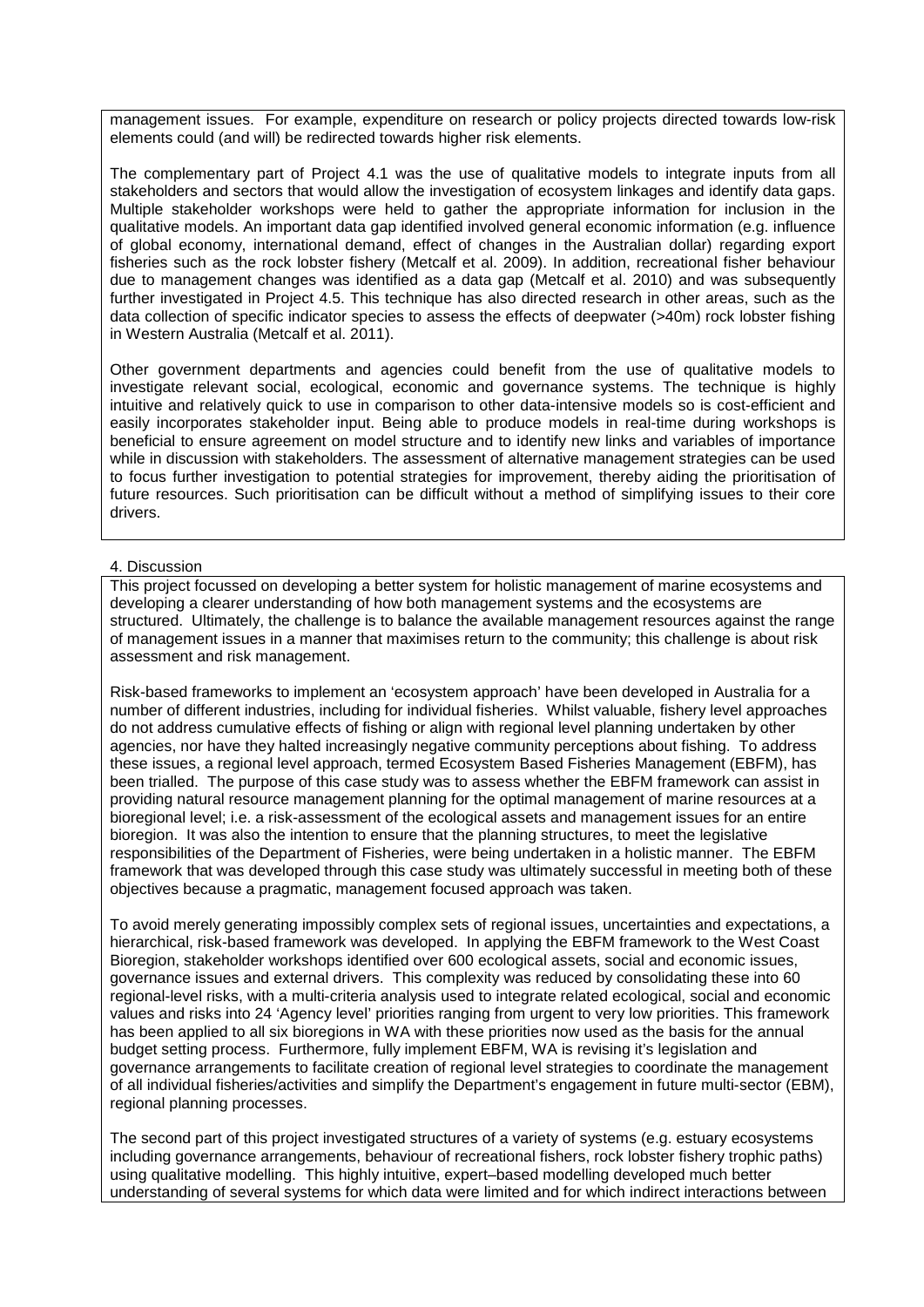system components had hitherto not been anticipated or understood. This series of modelling exercises have ongoing benefits to management and sampling design across a variety of areas.

Problems encountered (if any) – Describe any major problems/issues encountered during the study and how they were addressed.

At the beginning of the study there was a high degree of misunderstanding of EBFM across the agency and therefore a high level of scepticism that this process would generate any useful outcomes and even concern about its potential drain on resources. The high level of scepticism continued largely until the steps that consolidated the issues down to a smaller group of asset categories and the methods to integrate the ecological social and economic factors into a single analysis to produce meaningful wholeof-agency priorities were developed. Without these it is highly likely that the outcome from this case study would have just been seen as another research project that involved high levels of data collection and consumed more than its fair share of resources, staff and stakeholder time.

New Research Directions (if any) – Identify new research directions pursued during the course of the project and reasons for modifying original research plans. Describe how the changed research agenda improved the project.

5. Overall Project Accomplishments

Not applicable.

PhD theses, Dissertations and Student Placement – Please give complete citation for theses and dissertations (student's name, month and year completed or expected, level of degree, institution). Please provide a copy of the abstract of the thesis or dissertation when complete. None.

Publications - List in standard academic format the citations of literature produced during the reporting period. Include journal articles, book chapters, reports, etc. submitted, in press and printed. Please provide a paper and electronic version copy of each publication resulting from the project. If there is a link to the journal electronically, please also include this.

Dambacher, J.M., Gaughan, D.J., Rochet, M-J., Rossignol, P.A. and Trenkel, V.M. (2009) Qualitative Modelling and Indicators of Exploited Ecosystems. Fish and Fisheries 10(3): 305-322.

Fletcher, W.J., Gaughan, D.J., Metcalf, S.J. and Shaw, J. (in press). Using a regional level, risk based framework to cost effectively implement Ecosystem Based Fisheries Management (EBFM). In: 26th Lowell Wakefield Fisheries SymposiumEcosystems 2010: Global Progress on Ecosystem-based Fisheries Management.

Fletcher, W.J., Shaw, J., Metcalf, S.J. and Gaughan, D.J. (2010). An ecosystem based fisheries management framework: the efficient, regional-level planning tool for management agencies. Marine Policy 34: 1226 – 1238. FRDC ASFB workshop report?

Hall, N.G. and Wise, B.S. (2011). Development of an ecosystem approach to the monitoring and management of Western Australian fisheries. FRDC Report – Project 2005/063. Fisheries Research Report No. 215. Department of Fisheries, Western Australia. 112pp.

Metcalf, S., Gaughan, D. (in press) WAMSI Project 4.3.1b Marine demersal food webs. Fisheries Research Report.

Metcalf, S., Gaughan, D. and Shaw, J. (2009). Conceptual models for Ecosystem Based Fisheries Management (EBFM) in Western Australia. Fisheries Research Report 194, Department of Fisheries Government of Western Australia, pp. 36.

Metcalf, S.J., Dambacher, J.M. (draft). Qualitative modelling of the Peel Harvey estuary. To be published as a Fisheries Research Report.

Metcalf, S.J., Moyle, K. and Gaughan, D.J. (2010). Qualitative analysis of recreational fisher response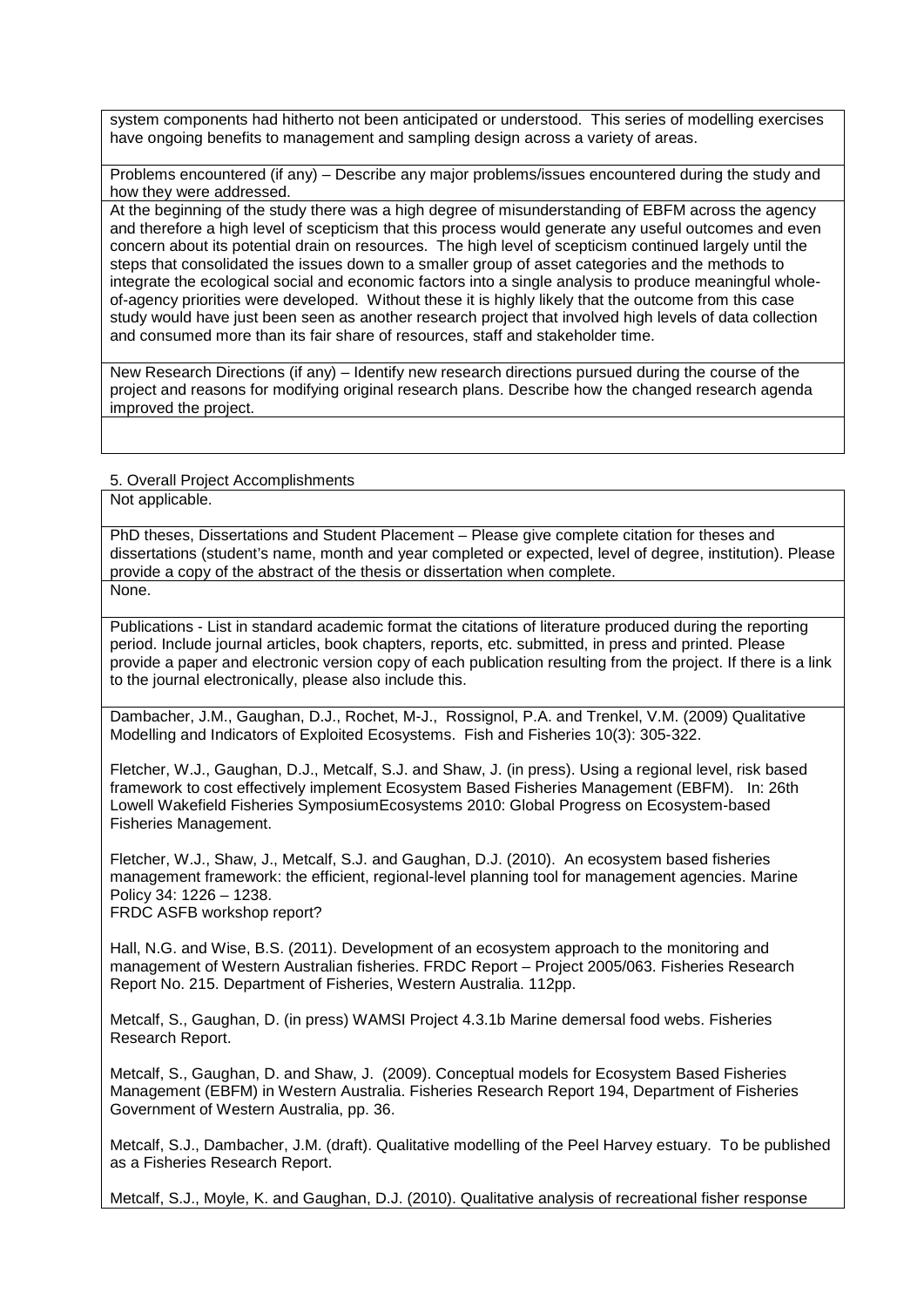and the ecosystem impacts of management strategies in a data-limited situation. Fisheries Research. doi:10.1016/j.fishres.2010.08.008

Metcalf, S.J., Pember, M.B. and Bellchambers, L.M. (2011). The identification of indicators of the effects of fishing using alternative models, uncertainty and aggregation error. ICES Journal of Marine Science; doi:10.1093/icesjms/fsr050

Shaw, J., Metcalf, S., Gaughan, D. and Fletcher, R. (2011). Ecosystem based fisheries management case study report: West Coast Bioregion. Fisheries Research Report.

Viera, S., Schirmer, J. and Loxton, E. (2009). Social and economic evaluation methods for fisheries: a review of the literature. Fisheries Research Contract Report 21, Department of Fisheries Government of Western Australia, pp. 90.

Presentations - Cite any presentations resulting from the project, including conferences, symposiums, etc.

Oral presentations have been made at numerous workshops/meetings (e.g. EBFM stakeholder meetings, Ningaloo Symposium, WASMI Show & Tell, South West Catchment Council Marine Reference Group, Marine Policy Stakeholders Group, Marine Futures Resource Condition Targets meetings).

Two workshops on ecosystem change in the Peel Harvey estuary have been held at Hillarys and Mandurah.

Two presentations were made at the Wakefield Symposium 'Ecosystems 2010: Progress on Ecosystem Based Fisheries Management' in Anchorage.

One presentation was made at the 2008 World Fisheries Congress in Yokohama.

Two presentations were made at the 2009 Indo-Pacific Fish Conference in Fremantle.

Other Communications Achievements - Interviews, press releases, etc.

6. Overall Project Benefits Please note: Benefits go beyond Results and Accomplishments to provide information on direct physical, environmental, economic or social gains realised as a result of a research project or outreach activity.

Discovery and Application of New Products and Processes (if applicable) - Describe any actual or anticipated products or processes discovered or developed in the project.

Given the large scale of the region covered and the potentially limitless issues that could be covered, the approach taken to apply the EBFM principles was necessarily pragmatic. The decisions on what would be the specific consolidated assets and categories determined by the process sometimes had to involve compromises, but the alternatives probably would not noticeably affect the overall outcome. Similarly, some of the risk and value scores could be refined, but generally not by a degree that would materially change the overall priority for an asset Finally, the scoring system used in the multi-criteria system needed to be sufficiently simple so it could be applied in all circumstances. If the system was too complex it is unlikely to have been adopted.

The process of explicitly articulating how priorities are effectively determined was itself a very useful exercise as this step had previously used an implicit process, which is likely to have been applied inconsistently. A valuable outcome was the explicit recognition that we had been implicitly discounting the risks being largely generated by activities under other legislative management systems when determining priorities. Hence, this was not only useful for setting our internal priorities for direct management actions but also for discussions with other agencies, plus government more broadly, about whether the current jurisdictional and management responsibilities are appropriate. This is a major governance and efficiency benefit.

Tools, Technologies and Information for Improved Ecosystem Management - Describe how project results are being (or will be) translated into sustainable use and management of coastal and ocean ecosystems. Tools might include benthic habitat maps or environmental sensitivity indicators. Technologies might include remote and bio-sensing, genetic markers, and culture systems. Information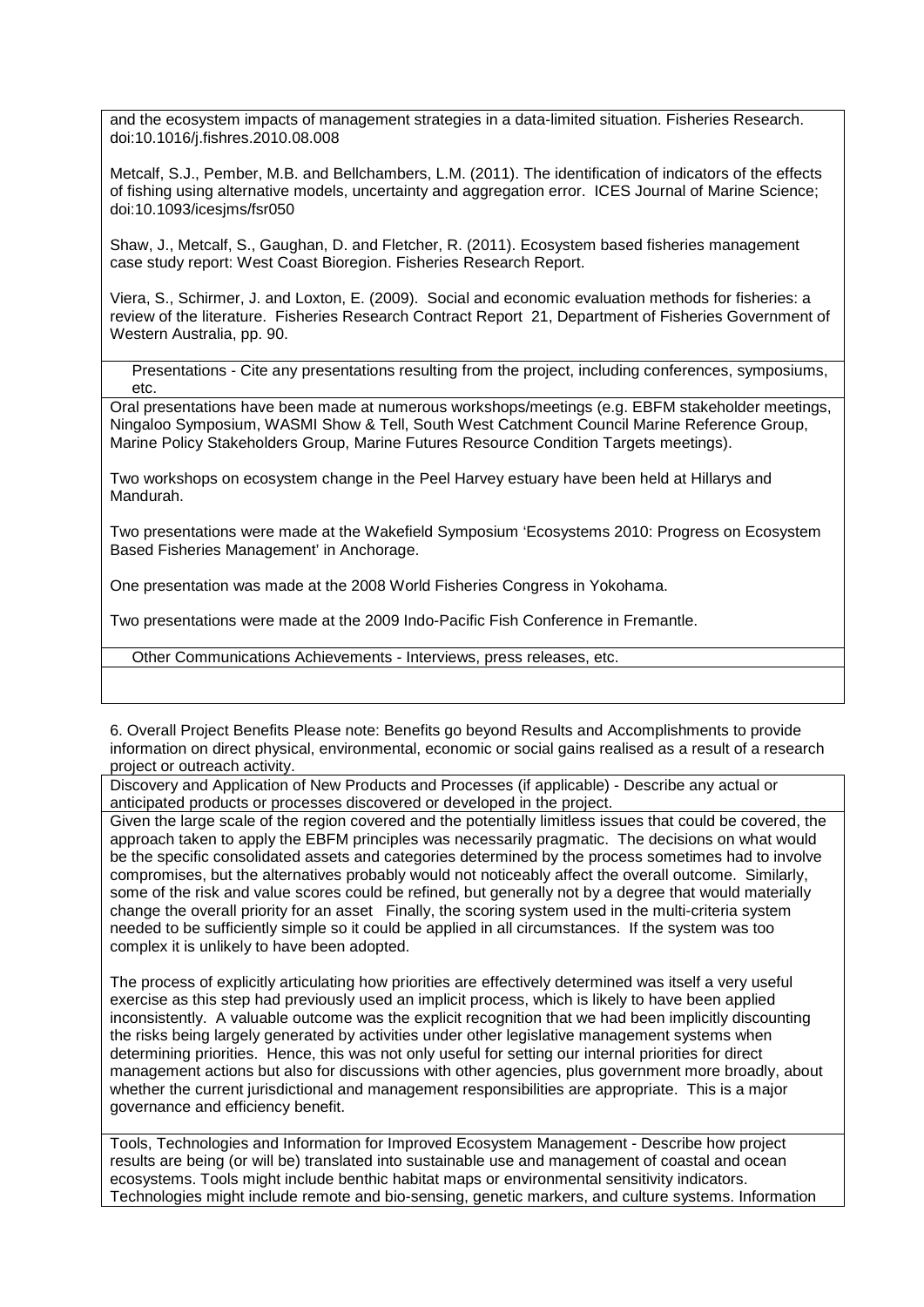might include technical assistance, training and educational materials.

The most important outcome from Project 4.1 was the adoption of the framework by the Department of Fisheries. The method of risk assessment and structure of component trees has been incorporated into the Department's risk register, which enables strategic priority setting to occur on an EBFM basis. This type of management system is a world-first and could be adopted by other jurisdictions and countries worldwide using the data and funding that are currently available to them. Any future data collection and results can be used to reassess risks and management plans, through adaptive management, as well as the applicability of the component tree structure (i.e. do any components need to be removed or included) at approximately 5-year intervals.

Forecasting for Natural Resource Management Decisions - Describe how results already are being used or are expected to be used after project completion - by natural resource management to make decisions based on project forecasts. Forecasts may be due to field and laboratory studies and models. Examples include hypoxia forecast models, algal bloom alerts, forecasts of fishery harvest, and prediction of impacts from ecosystem stressors such as pollutants or invasive species. Not applicable in the intended context.

Impacts - Impacts are higher order, usually long-term results of a project's activities that have significant scientific, economic or social benefits. Impacts may involve behavioural, policy or economic changes. Describe impacts (anticipated or realized. These impacts may involve behavioural, policy or economic changes. Seminal contributions to science are considered impacts especially if the research findings lead to major progress in a particular field, implementation of new technologies or have a substantive bearing on an economic or societal issue.

The application and consolidation of the EBFM framework to identify and assign risk to all elements of ecological, social and economic relevance for the West Coast Bioregion, has not only assisted in improving the planning processes for natural resource management, but has revitalised the entire approach to identifying and managing the risks across the entire portfolio of the Department. It has further reinforced the formal adoption of risk management principles as the appropriate basis for natural resource management agencies.

Following the successful completion of the EBFM process for the West Coast Bioregion (which effectively took 2 years to complete), the same principles have subsequently been applied to the other bioregions in Western Australia. Now that a clear format has been generated and there are detailed examples from the West Coast to use as a guide, the time taken to undertake these assessments has been substantially shorter (a few months). Updating the risks is now planned to occur on an annual basis as a formal part of the Departments planning cycle.

The potential benefits and impacts of the EBFM approach now adopted by the Department of Fisheries applies not only to other Western Australian government agencies but also to natural resource management jurisdictions in other states as the relevant Commonwealth government departments.

7. Project Metadata and Data Generated These must be available at an open access repository/data centre/iVEC.

#### 8. Linkages to Associated Projects – can be WAMSI and non-WAMSI

Project 4.1 has been strongly associated with the other Node 4 projects to reinforce the need to generate new data that was relevant for re-assessing risk of assets in the bioregions (e.g. the health status of estuaries), or to generate benchmark understanding of issues of particular concern (e.g. demersal fish communities). This has included a substantial overlap in the area of recreational fishing, which has a significant social value. Thus, there has been links to the Project 4.4 work on recreational fishing catch and to Project 4.5 on behaviour of recreational fishers. Staff from Project 4.1 also made a major contribution to the report by Viera et al. (2009) on social and economic evaluation methods for fisheries.

## 9. Other Comments and General Discussion

It is significant that none of the individual processes used within the EBFM framework are particularly novel or complicated. To start with, a comprehensive set of issues was identified across the spectrum of ecological, social economic and governance components and their associated risks calculated. These